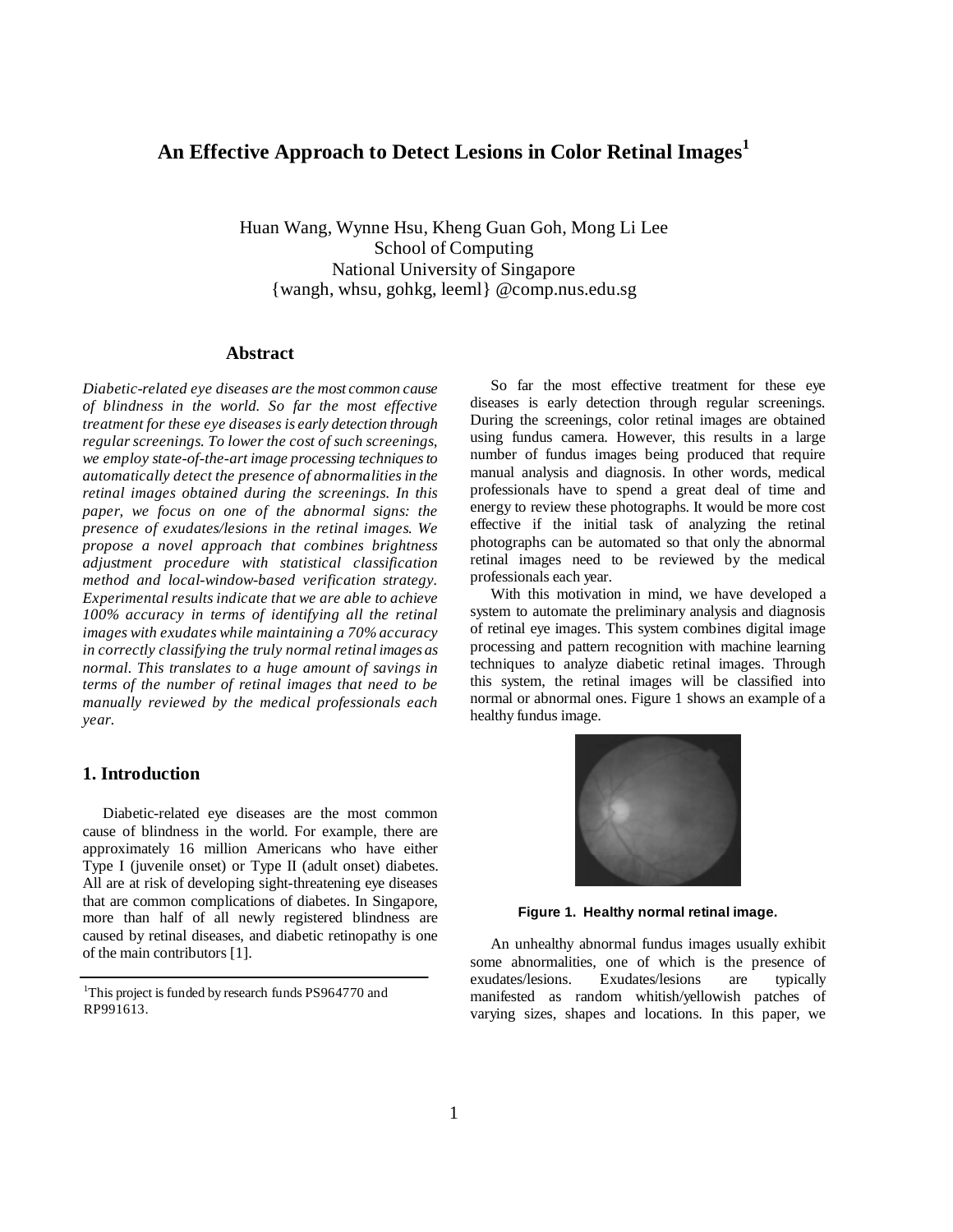focus on how to detect the presence of retinal lesions accurately using a novel approach that combines brightness adjustment procedure with statistical classification method and local-feature-based verification strategy. Experiments have been carried out on 154 images (54 abnormal images, 100 normal images). The results indicate that our approach is able to achieve 100% accuracy in terms of identifying the all the retinal images with exudates while maintaining a 70% accuracy in correctly classifying the truly normal retinal images as normal.

### **1.1 Related Work**

Current research has demonstrated that features such as size, shape, texture and orientation, etc. are not sufficient to identify lesions in retinal images [2]. On the other hand, color information has shown to be effective for lesions detection under certain conditions. If the background color of a good quality retinal image is sufficiently uniform (e.g. reddish or dark reddish), then a simple and effective method to separate hard lesions from such background can be easily applied by selecting a proper threshold [3,4]. Furthermore, some dynamic thresholding algorithms containing the compensation of irregularities of illumination were also proposed to detect exudates in different surroundings [2, 5]. However, the limitation of these thresholding techniques is that they typically only work well for the training images, but once an unseen image comes along, they may not be able to accurately detect the exudates. This is because the processing steps require different threshold parameters for different types of retinal images and need user's intervention on a case by case basis. As a result, these thresholding-based algorithms are not scalable for analyzing large number of retinal images.

In contrast, we develop a simple but effective method, based on statistical classification [6, 7], to identify lesions in retinal images.

## **2. Exudates Detection Using Statistical Classification**

Objects in an image usually can be described in terms of some features  $f_1, f_2, \ldots, f_k$  such as color, size, shape, texture and other more complex characteristics. These features,  $f_1$ ,  $f_2$ , ...,  $f_k$ , form a k-dimensional feature space, **F**. Ideally, we would like to find a space **F** such that different objects map to different, non-intersecting clusters in this feature space. If this condition is satisfied, we can easily identify different objects and classify them into corresponding classes (clusters) by certain rules. Suppose we have *N* different objects/classes to be identified in an image. Let  $C_i(f_{i1}, f_{i2},..., f_{ik})$  denote the center of class *i* (cluster *i*) in the k-dimensional feature space **F**, where  $i=1,2, \ldots, N$ . Let  $\mathbf{X}(x_1, x_2, \ldots, x_k)$  be the unknown object's feature measurement values in **F**. Let  $D_i(X)$ ,  $i=1,2,...N$ , be the discriminant function that is used to determine whether **X** should be classified as belonging to class *i*.

Given a specified pixel  $x$  with feature vector  $X$ , we classify pixel x as belonging to class *i* if  $D_i(X)$  is the maximum along all  $D_i(\mathbf{X})$ , where  $j = 1, 2, \dots N$  and  $j \neq i$ .

Two issues need to be resolved before we can apply the above statistical classification to the detection of lesions. The first issue is the selection of a suitable feature space so that exudates and other similar retinal lesions can have clearly distinct characteristics from other objects and background. The second issue is to derive an appropriate discriminant function  $D(X)$  that classifies each pixel in a retinal image into class "lesions" or class "others".

In our initial investigation, we use only color features as our feature space, **F**. The color fundus retinal image consists of three planes—red, green and blue, each plane with 256 levels of intensity denoted as (R, G, B). Color can be also represented by  $\theta$ ,  $\varphi$  and L in the sphericalcoordinates [8]. The relation between the two color spaces is expressed below:

$$
L = (R2 + G2 + B2)1/2
$$

$$
\theta = \text{Arctan} (G/R)
$$

$$
\varphi = \text{Arccos}(B/L)
$$

L denotes the exposure or brightness of an image, whereas  $θ$ ,  $φ$  emphasize the differences or changes of colors. When L is held constant,  $\theta$  and  $\phi$  describe the chromaticity in an isoilluminant surface. Michael Coldbaum *et al*. mentioned in [9,10] that a "quadratic discriminant function" might be applied to distinguish three types of yellow lesions (exudates, cotton-wool spots and drusens) using only two color features  $\theta$  and  $\phi$ . Since our focus is to differentiate between yellowish lesions and other darker objects in the color retinal images, we need to include both the brightness/exposure of the image as well as the changes of color information. Hence, we have selected L,  $\theta$ ,  $\varphi$  as our feature space,  $\mathbf{F}(f_L, f_{\theta}, f_{\phi})$ .

Next, we need to derive an appropriate discriminant function. Our discriminant D(**X**) is derived from Bayes rule.

Let  $P(C_i/X)$  be the posterior probability. It denotes the probability of measurement vector **X** belonging to event *i*(class *i*). If  $P(C_i/X)$  is greater than  $P(C_j/X)$ , where *j*=1,2,…N, and *j≠i*, then we should conclude that **X** belongs to event *i*( class *i*). According to Bayes' theory,  $P(C_i/X)$  can be expressed as:

$$
P(C_i/X)=P(C_i)P(X/C_i)/P(X)
$$
 (1)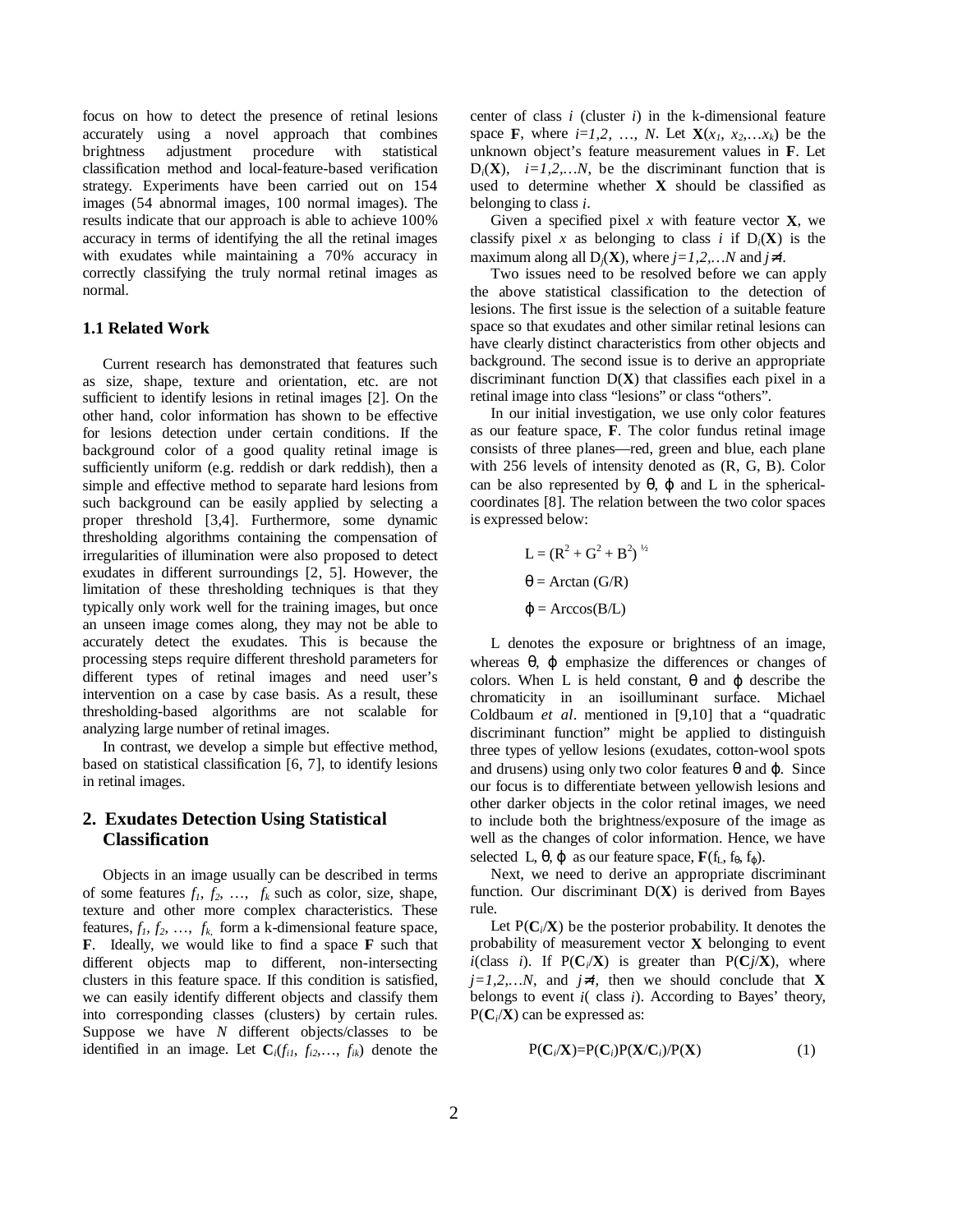Here,  $P(C_i)$  is the priori probability of class *i* in the image to be classified.  $P(X/C_i)$  is the conditional probability of **X** given class **C***.*. In other words, the discriminant factor can be defined as a posterior probability:

$$
D_i(X)=P(C_i/X)=P(C_i)P(X/C_i)/P(X)
$$
 (2)

Since P(**X**) is independent of any class, it will not affect the discriminating power of  $D_i(X)$ , so it can be safely ignored/discarded. Then, it is reasonable to approximate  $P(X/C_i)$  to a normal distribution:

$$
P(\mathbf{X}/\mathbf{C}_{i}) = \frac{1}{\left|\sum_{i} \right|^{j_{2}} \sqrt{2\pi}} \exp\left(-\frac{(\mathbf{X} - \mathbf{C}_{i})^{\mathrm{T}} \sum_{i}^{1} (\mathbf{X} - \mathbf{C}_{i})}{2}\right) \quad (3)
$$

Finally we further assume that the covariance matrix

$$
D_i(\mathbf{X}) = -(\mathbf{X} - \mathbf{C}_i)^T (\mathbf{X} - \mathbf{C}_i)
$$
 (4)

 $\Sigma_i$  (*i*=1,2,…,N) in (3) is almost identity for all classes and that  $P(C_i)$  is almost equally likely for  $i=1, 2, ..., N$ . Applying logarithmic operator to formula (2), we obtain the following:

Ignoring the negative sign in (4), we obtain (5) which

$$
D_i(\mathbf{X}) = (\mathbf{X} - \mathbf{C}_i)^T (\mathbf{X} - \mathbf{C}_i)
$$
 (5)

is also called the "minimum distance discriminant (MDD)."

Applying  $D_i(X)$  as defined in (5) to the problem of detecting presence of exudates in retinal images, we now define only two classes—yellowish patches (lesions) and reddish/dark reddish background. The feature centers of lesions and background,  $C_{lesion}(f_L, f_{\theta}, f_{\phi})$  and  $C_{bkgrnd}(f_L, f_{\theta}, f_{\phi})$  $f_{\varphi}$ ), can be obtained and trained by selecting small windows inside exudates patches and background regions respectively in a set of typical sample images. The means of exudates and background are then computed and stored as feature centers for the two classes respectively.

For each pixel  $\mathbf{X}(x_L, x_{\theta}, x_{\phi})$  from the retinal image, the discriminant D*lesion*(**X**) and D*bkgrnd*(**X**) are calculated. If  $D_{lesion}(\mathbf{X})$  is less than  $D_{bkgrnd}(\mathbf{X})$ , then pixel **X** is classified as lesion otherwise it is being classified as background. In this way, exudates or other yellowish lesions can be quickly detected. Our simple and fast algorithm is able to achieve good accuracy in the detection of exudates in color fundus images. Figure 2 shows an example of output from the algorithm.

From Figure 2, we see that though our classifier detects the lesion regions correctly, it mis-classifies the optic disc region (a spherical region that appears brighter than the rest of the choroids) due to its similar color to exudates/lesions. With regard to this, we have developed separate algorithms to automatically identify and label the optic disc regions in retinal images [11]. Once the optic disc regions have been identified, they will be excluded so that they cannot interfere with the detection of exudates/ lesions.



**Figure 2. (Left) original color retinal image containing yellowish lesion. (Right) classified image by MDD (white points: lesions, black points: background).** 

## **3. Adjustment for Non-uniformity of Illumination**

Though the minimum distance discriminant function approach seems to work well for images under the same illumination conditions, in practice, we find a large variance among the images obtained. This variation is due to a number of factors, such as the intrinsic attribute of lesions, decreasing color saturation at the lesion boundary or lighting variation over an image, etc. As a result, the color of lesion patches in some regions of an image may appear dimmer than the background color that is located in another region. Under such circumstances, these lesions would be wrongly classified as "background" instead of "lesion" by MDD classifier. Controlling the external lighting condition is not realistic at present since the images are taken from a number of government-owned clinics scattered in different parts of the country. Adjusting the brightness of various input images to a common proper range is therefore an issue that must be properly resolved before the retinal images can be accurately classified. In particular, we must handle the non-uniformity of illumination mainly due to reflection. This is manifested by the rise of intensity (brightness) levels in some regions of an image, while other regions farther away from the optic disc may suffer from a reduction of brightness. Exudates or the similar lesions in such regions then would appear dim and are not distinguishable from the background color near the disc. To remedy this phenomenon, we perform a brightness adjustment procedure. In this procedure, only the darker regions have their brightness enhanced. Those regularly illuminated regions remain unchanged by this adjustment procedure. This is achieved using a brightness transform function as shown below: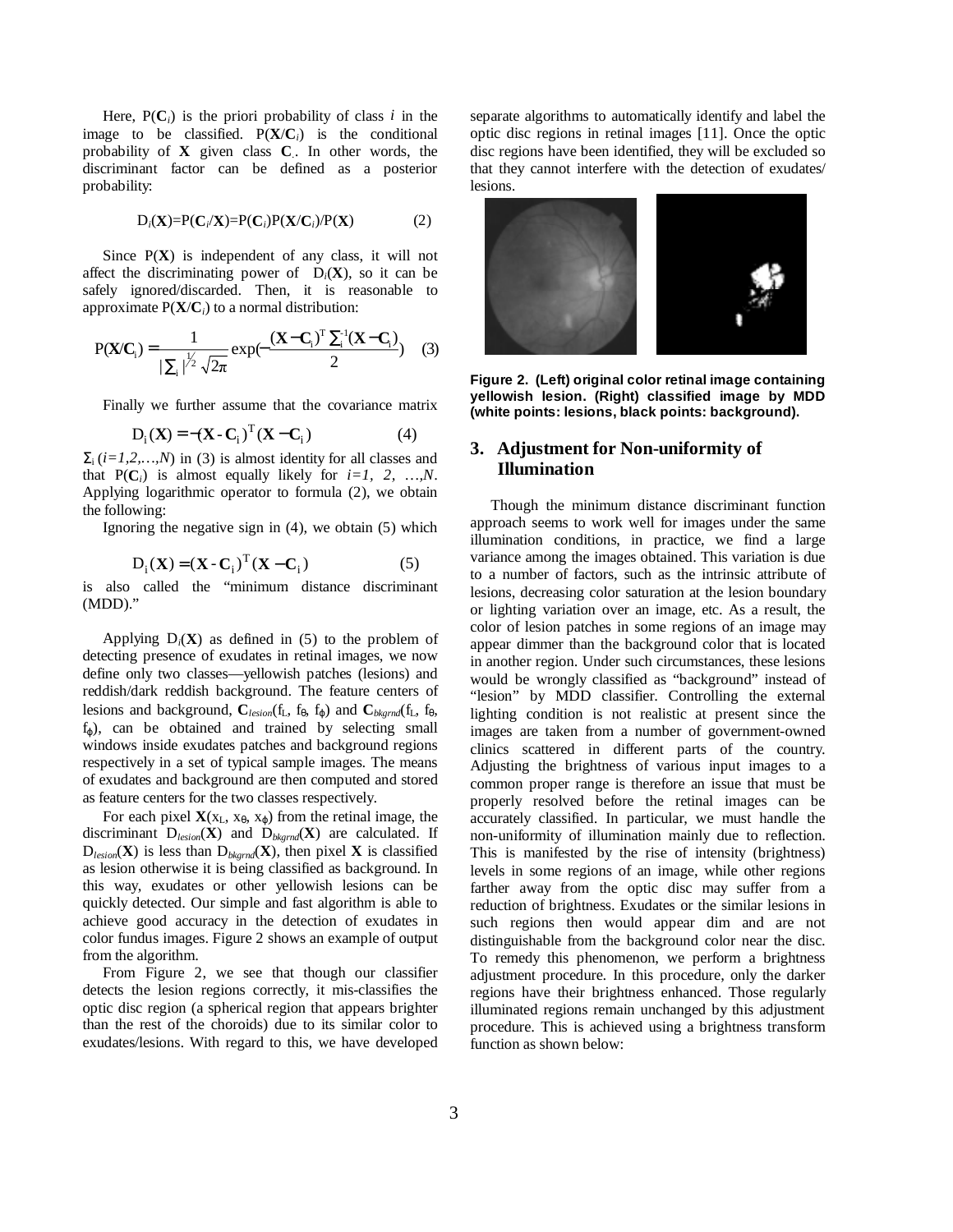$$
y = \beta * x^{\alpha}
$$

where  $x$  is the pixel value of the original input image,  $y$  is the pixel value after brightness adjustment, and  $0 \le \alpha \le 1$ ,  $\beta$  = *inmax*<sup>1-a</sup>, *inmax* is value of upper limit intensity (brightness) of input image desired in transform function, 0≤ *inmax* ≤ 255

By properly selecting the parameter  $\alpha$  and *inmax*, we are able to achieve the curve property demonstrated in Figure 3.



# **Figure 3. Expected function for brightness adjustment.**

Applying this brightness adjustment procedure to the color retinal images, we are able to detect even those dim lesions that are distributed in the darker regions using our Bayes MDD classifier (see Figure 4).



**Figure 4. (Top) Original image containing small dim lesions. (Bottom Left) MDD classification map without prior brightness adjustment. Dim lesions are missed. (Bottom Right) Classification map of brightness adjusted retinal image. Dim lesions can be detected.** 

## **4. Verification of Presence of Lesions**

While the brightness adjustment function enhances the brightness of lesion patches that are scattered in the darker color retinal images or some darker regions of images, it also enhances the brightness of some background pixels so that these pixels would now be wrongly identified as class "lesion". To keep this error rate to a minimum, we need to verify the MDD classification output so that only the true lesion information is retained while the false lesion points (pixels) are rejected. One observation about the false lesion points is that these points typically belong to a larger area where the color (or brightness) distribution gradually changes from brighter to darker without distinct edge boundary. However, for exudates, there is always a distinct edge or boundary caused by obvious color changes between the lesion pixels and its immediate surroundings. By analyzing the color changes within a small local neighborhood, we are able to verify whether the white pixel(lesion pixel) in MDD classification map is indeed a true or false lesion pixel.

 Consider a small sub-image that is either completely inside or completely outside the yellowish lesion patch. Generally, within such a local sub-image, color is uniform without sudden changes. But in a sub-image that contains both lesion patch and background, there is always a significant contrast between the high intensity lesion pixels and the low intensity background pixels. Based on this observation, we perform a second pass through the image using a *M*x*M* local window to distinguish whether there are true lesion points within this local window.

First, we apply an initial smoothing step (taking a *N*x*N* local average, e.g.  $N = 3, 5$  or 7) to reduce and suppress the interference of scattered noise points in the original image. Next, the whole original retinal image is scanned, pixels by pixels. For each pixel *x* that was already classified as class "lesion" by our MDD classifier, we define  $W^m(x)$  to be the MxM local window centered at *x*. Within each local window  $W^m(x)$ , let  $g_{max1}$  and  $g_{min1}$  denote the highest and the lowest color values in  $W^m(x)$ ,  $D_{maxmin}$ . be difference between *gmax1* and *gmin1*, *kmax* and *kmin* are the weights of  $g_{max1}$  and  $g_{min1}$  respectively.  $g_{max2}$  and  $g_{min2}$  be the weighted maximum and minimum in  $W^m(x)$ :

$$
g_{max2} = g_{max1} - \frac{D_{maxmin}}{2} * k_{max}
$$

$$
g_{min2} = g_{min1} + \frac{D_{maxmin}}{2} * k_{min}
$$

Then the average maximum and average minimum in  $W^m(x)$  are expressed as :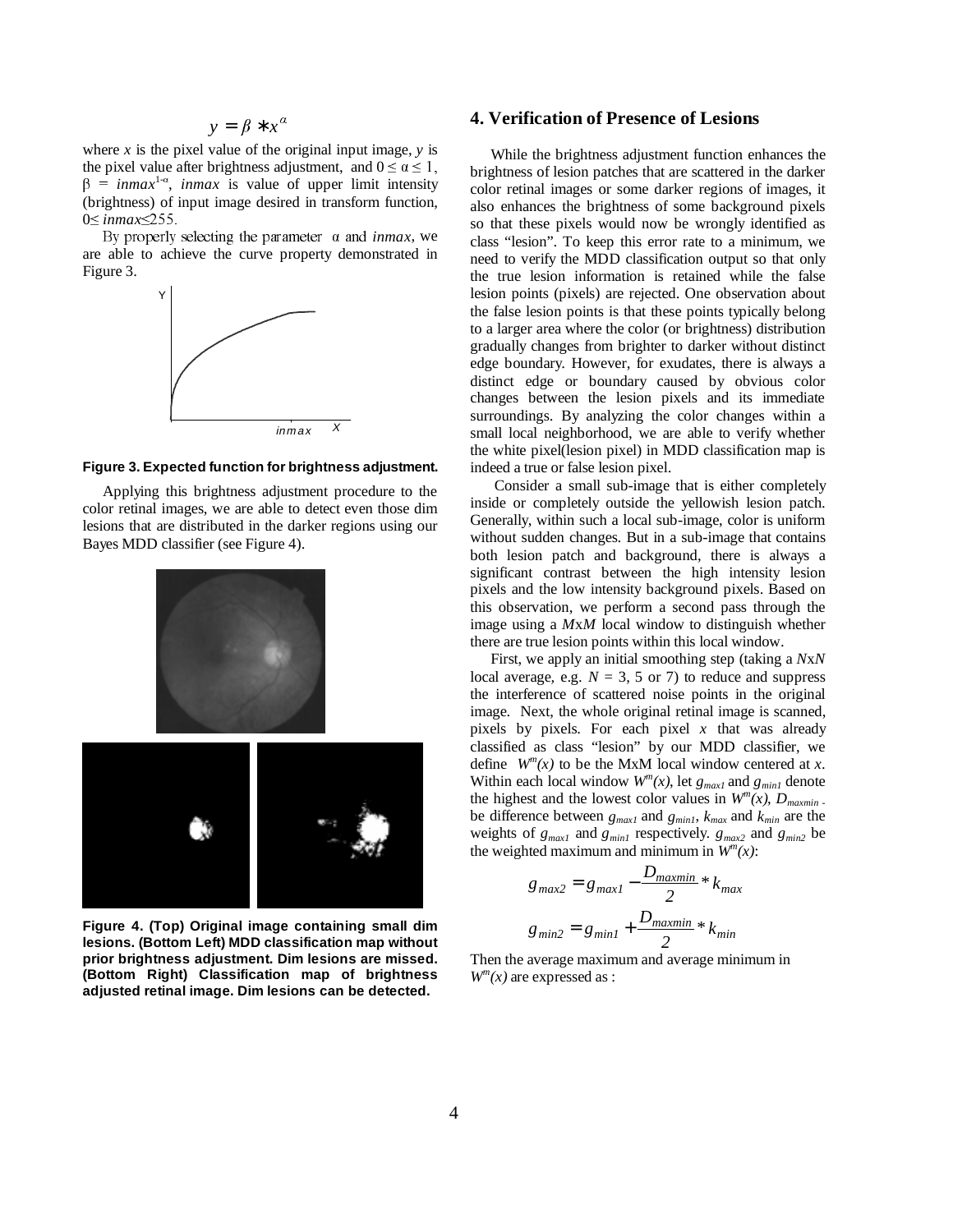

We can define a local measure D as follows:

$$
D=\overline{g}_{max}-\overline{g}_{min}
$$

- (1) If *D* is greater than a given threshold  $D_T$  it means there is a high likelihood of having two contrasting objects within this local window. Hence, for each  $W^m(x)$  whose  $D \ge D_T$ , if pixel *x* falls on the brightness range [*gmax2*, *gmax1*] in the original smoothed color retinal image, it will remain classified as "lesion", otherwise *x* will be re-classified as "background";
- (2) If *D* is less than  $D_T$  in  $W^m(x)$ , this may mean one of the following two situations:
	- (a)  $W<sup>m</sup>(x)$  may fall on the inside region of background, in which case, pixel *x* should belong to background but has been wrongly classified as a lesion point by the MDD classifier. So, based on our criterion of *D*, *x* will be re-classified as "background";
	- (b)  $W^m(x)$  may fall completely within a lesion patch, in which case, some true lesion point *x* in such windows maybe reconfirmed as a "background" point. However this will not affect our results since our focus is to detect the presence of exudates, and not the exact sizes and shapes of the exudates.

Figure 5 shows the result of applying this verification technique.





**Figure 5. (Left column) Original images. (Right column) Processed images by brightness adjustment, MDD classification and lesion verification. Black points: background. Grey points: lesions preliminarily identified by MDD classifier with prior brightness adjustment. White points: final confirmed lesions after lesion verification.** 

### **5. Performance Study**

We perform two sets of experiments to test the effectiveness of our proposed approach. In all the experiments, we set the parameters as follows: In the brightness adjustment procedure: we have *inmax*=195, 135, 95 and α=0.2, 0.2, 0.25 for R, G, B planes respectively. For the verification strategy, we set the local average size to be 5×5, the local sub-window size to be 19×19,  $k_{max}$ =0.75  $k_{min}$ =0.5, and the local threshold for lesion verification  $D_T=15$ , 30, 15 for R, G, B planes respectively

In our first experiment, the objective is to ensure that our approach will not wrongly classify an abnormal image as normal. All 54 known cases of abnormal images are used in this experiment. These images are of varying qualities. Each image is processed twice. The first time, it is processed using the MDD classifier alone (MDD). The second time, it is processed using the brightness adjustment, MDD classifier, and lesion verification method (Enhanced MDD). Table 1 shows the result using the two methods.